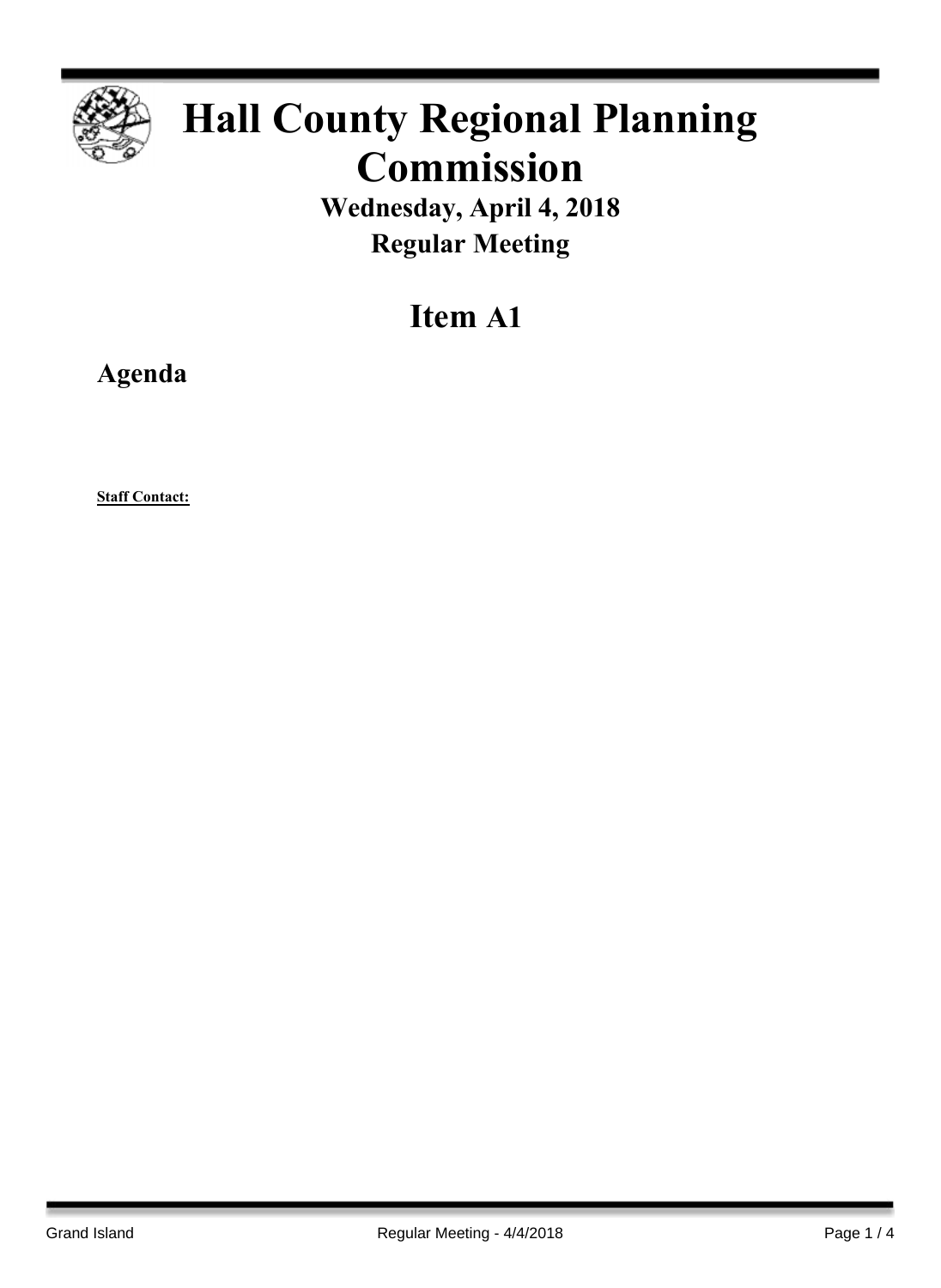## **AGENDA AND NOTICE OF MEETING Wednesday, April 4, 2018 6:00 p.m. City Hall Council Chambers — Grand Island**

**1. Call to Order.**

**This is a public meeting subject to the open meetings laws of the State of Nebraska. The requirements for an open meeting are posted on the wall in this room and anyone who would like to find out what those are is welcome to read through them**.

**The Planning Commission may vote to go into Closed Session on any Agenda Item as allowed by State Law.**

**The Commission will discuss and may take action on any item listed on this agenda.**

**The order of items on the agenda may be reorganized by the Chair to facilitate the flow of the meeting to better accommodate the public.**

- **2. Minutes of the March 14, 2018.**
- **3. Request Time to Speak.**

**Special Presentation-Central Nebraska Growth Foundation Charleston-Ptak Award from Nebraska Chapter of the American Planning Association**

- **4. Public Hearing Rezoning** Concerning the rezone of Lot One (1) Block Nine (9) of the Second Amendment to Lot1 Block 9 of Continental Gardens Subdivision, in the City of Grand Island, Hall County, Nebraska from CD Commercial Development to Amended Commercial Development Zone. This property is located east of Webb Road and south of Rue de College. (C-16-2018GI)
- **5. Public Hearing – Rezoning – Hall County –** Request to rezone 33.57 acres from A-1 Agriculture Primary to PUD Planned Unit Development for the Prairie Creek Meadows Second Subdivision located south of One-R Road and east of Webb Road in Hall County, Nebraska. (C-17-2018HC)
- **6. Public Hearing Blight Study and Redevelopment Plan –Wood River -** Concerning a Blight and Substandard Study and Generalized Redevelopment Plan for the City of Wood River including various areas of the community as shown in the study and plan. (C-18-2018WR)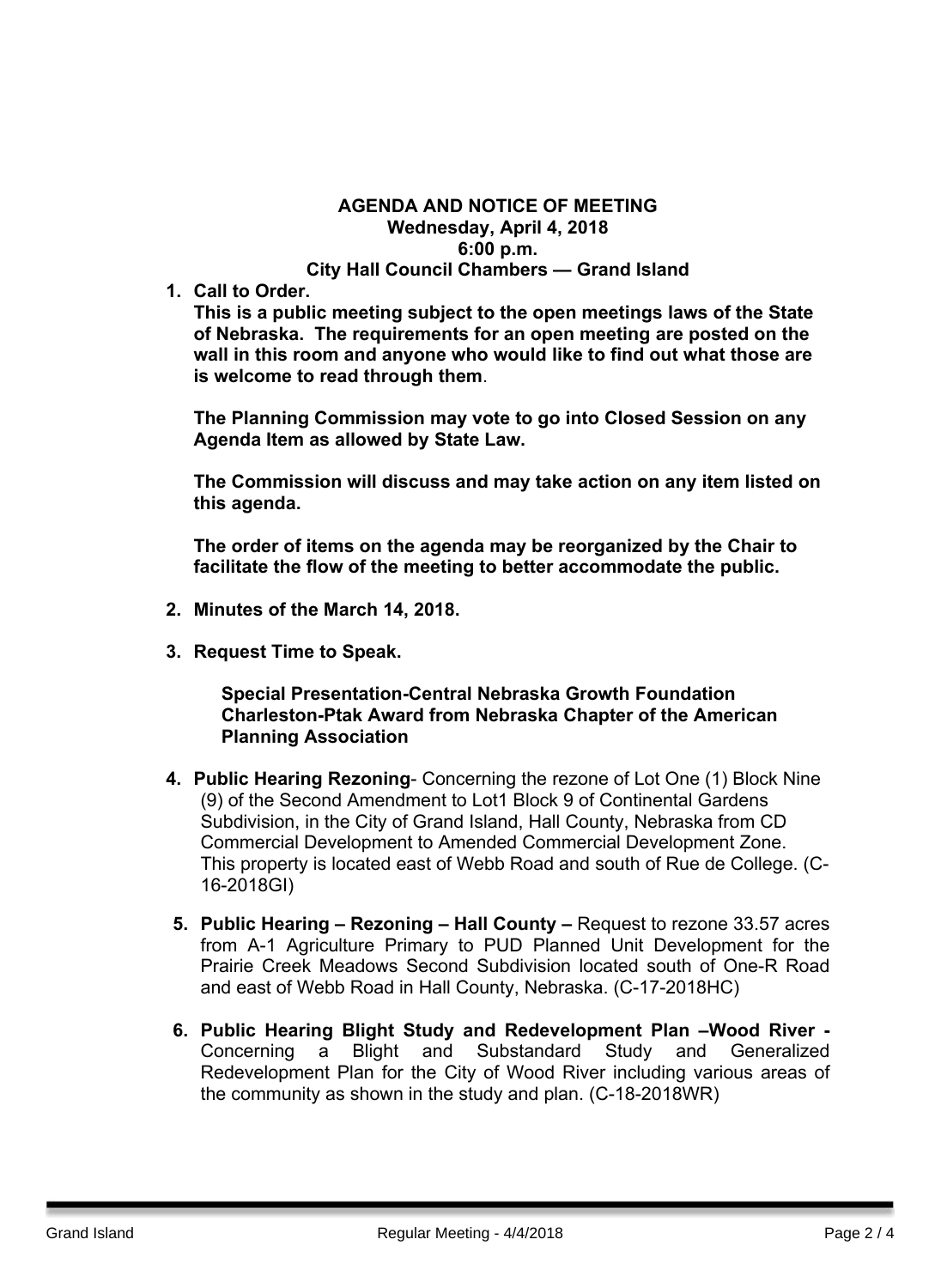- **7. Subdivision – Wilkinson Subdivision Hall County Preliminary and Final Plat–** Located north of Interstate 80 and west of U.S. Highway 281 in the jurisdiction of Hall County, Nebraska. (3 lots, 8.69 acres). This property is zoned RC Restricted Commercial.
- **8. Discussion Text Amendment of Hall County Zoning Resolution**. Concerning proposed amendments to various parts of Article 2 Section 2.03 Definition of Terms, and Article 4 Section 4.02 Agricultural – Primary District and Section 4.03 A-2 Secondary Agricultural District relative to livestock production. (C-06-2017HC)
- **9. Directors Report**
- **10.Next Meeting May 2, 2018.**
- **11.Adjourn.**

**PLEASE NOTE: This meeting is open to the public, and a current agenda is on file at the office of the Regional Planning Commission, located on the second floor of City Hall in Grand Island, Nebraska.**